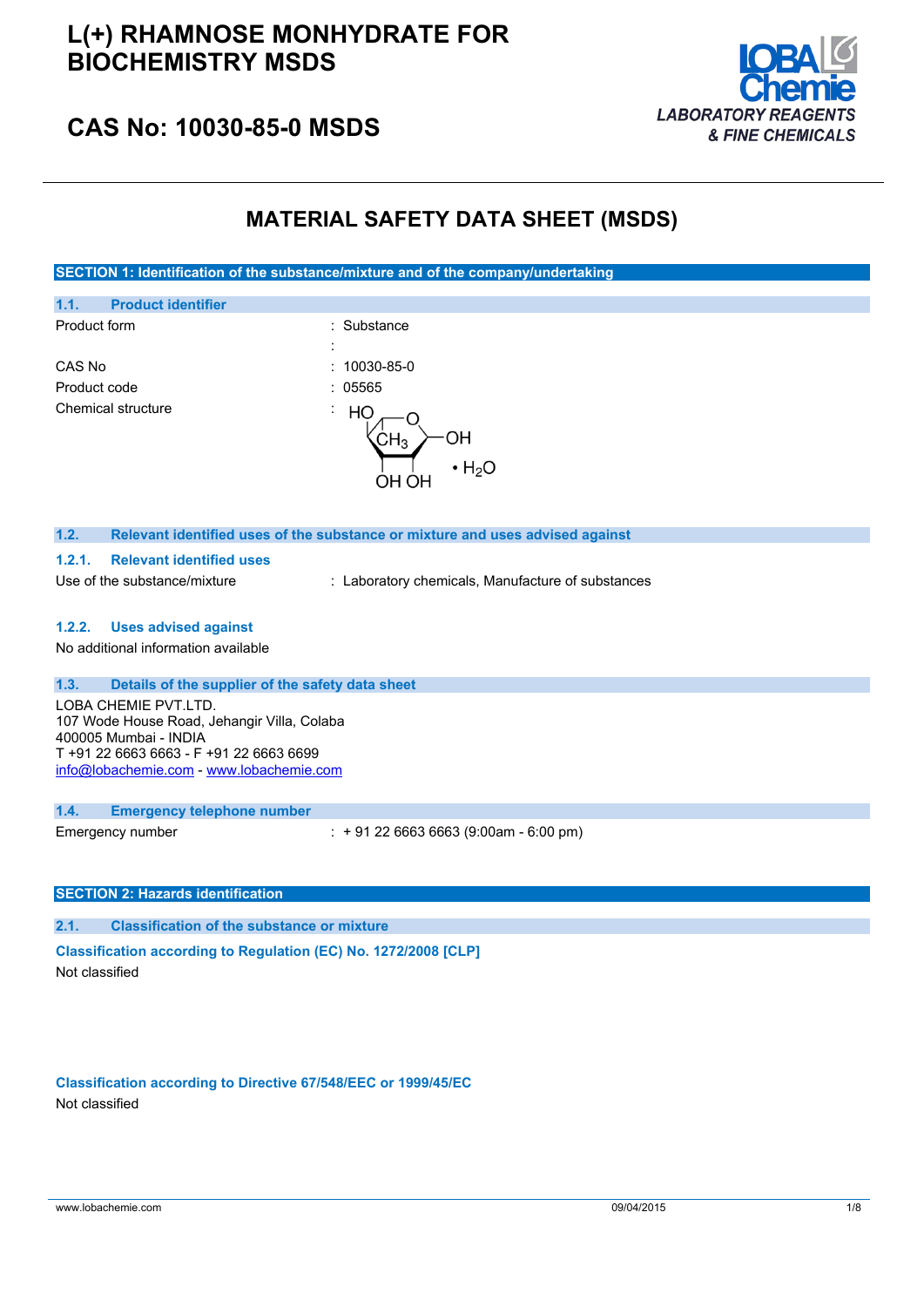Safety Data Sheet

**Adverse physicochemical, human health and environmental effects**

No additional information available

#### **2.2. Label elements**

**Labelling according to Regulation** (EC) No. 1272/2008 [CLP] No labelling applicable

| 2.3. | <b>Other hazards</b>                |  |
|------|-------------------------------------|--|
|      | No additional information available |  |

| <b>SECTION 3: Composition/information on ingredients</b> |                  |                                                                      |  |
|----------------------------------------------------------|------------------|----------------------------------------------------------------------|--|
| 3.1.                                                     | <b>Substance</b> |                                                                      |  |
| Name<br>CAS No                                           |                  | $: L$ (+) RHAMNOSE MONHYDRATE FOR BIOCHEMISTRY<br>$: 10030 - 85 - 0$ |  |

Full text of R- and H-phrases: see section 16

| 3.2.                     | . |  |  |  |
|--------------------------|---|--|--|--|
| Not applicable<br>$\sim$ | . |  |  |  |

|      | <b>SECTION 4: First aid measures</b>                        |                                                                                                                                                                                   |
|------|-------------------------------------------------------------|-----------------------------------------------------------------------------------------------------------------------------------------------------------------------------------|
|      |                                                             |                                                                                                                                                                                   |
| 4.1. | <b>Description of first aid measures</b>                    |                                                                                                                                                                                   |
|      | First-aid measures after inhalation                         | Remove person to fresh air and keep comfortable for breathing. Give oxygen or<br>artificial respiration if necessary. If you feel unwell, seek medical advice.                    |
|      | First-aid measures after skin contact                       | Gently wash with plenty of soap and water. If skin irritation occurs: Get medical<br>advice/attention.                                                                            |
|      | First-aid measures after eye contact                        | Remove contact lenses, if present and easy to do. Continue rinsing. Rinse cautiously<br>with water for several minutes. If eye irritation persists: Get medical advice/attention. |
|      | First-aid measures after ingestion                          | Rinse mouth out with water. If you feel unwell, seek medical advice.                                                                                                              |
| 4.2. | Most important symptoms and effects, both acute and delayed |                                                                                                                                                                                   |
|      | No additional information available                         |                                                                                                                                                                                   |
| 4.3. |                                                             | Indication of any immediate medical attention and special treatment needed                                                                                                        |
|      | Treat symptomatically.                                      |                                                                                                                                                                                   |
|      | <b>SECTION 5: Firefighting measures</b>                     |                                                                                                                                                                                   |
| 5.1. | <b>Extinguishing media</b>                                  |                                                                                                                                                                                   |
|      | Suitable extinguishing media                                | dry chemical powder, alcohol-resistant foam, carbon dioxide (CO2).                                                                                                                |
|      | Unsuitable extinguishing media                              | Do not use a heavy water stream.                                                                                                                                                  |
|      |                                                             |                                                                                                                                                                                   |
| 5.2. | Special hazards arising from the substance or mixture       |                                                                                                                                                                                   |
|      | No additional information available                         |                                                                                                                                                                                   |
| 5.3. | <b>Advice for firefighters</b>                              |                                                                                                                                                                                   |
|      | Protection during firefighting                              | Do not attempt to take action without suitable protective equipment.                                                                                                              |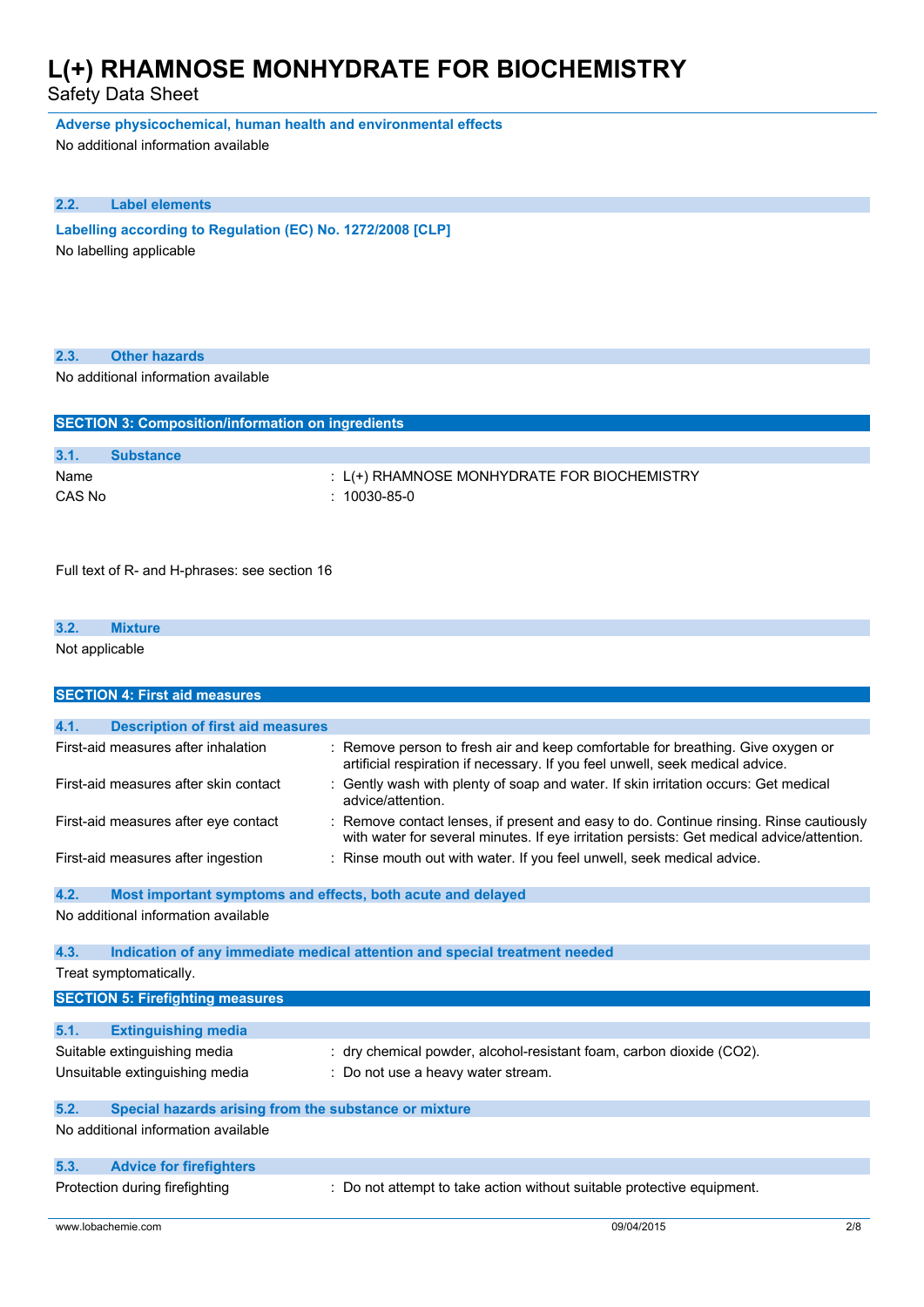Safety Data Sheet

| <b>SECTION 6: Accidental release measures</b>                                             |                                                                                                                            |
|-------------------------------------------------------------------------------------------|----------------------------------------------------------------------------------------------------------------------------|
| 6.1.                                                                                      | Personal precautions, protective equipment and emergency procedures                                                        |
| 6.1.1.<br>For non-emergency personnel<br>Emergency procedures                             | : Evacuate unnecessary personnel.                                                                                          |
| 6.1.2.<br>For emergency responders<br>Protective equipment<br><b>Emergency procedures</b> | : Use personal protective equipment as required.<br>: Stop release. Ventilate area.                                        |
| 6.2.<br><b>Environmental precautions</b>                                                  |                                                                                                                            |
| Avoid release to the environment.                                                         |                                                                                                                            |
| 6.3.                                                                                      | Methods and material for containment and cleaning up                                                                       |
| Methods for cleaning up                                                                   | : Clear up rapidly by scoop or vacuum.                                                                                     |
| <b>Reference to other sections</b><br>6.4.                                                |                                                                                                                            |
| No additional information available                                                       |                                                                                                                            |
| <b>SECTION 7: Handling and storage</b>                                                    |                                                                                                                            |
| 7.1.<br><b>Precautions for safe handling</b>                                              |                                                                                                                            |
| Precautions for safe handling                                                             | : Do not get in eyes, on skin, or on clothing.                                                                             |
| Hygiene measures                                                                          | : Wash hands and other exposed areas with mild soap and water before eating,<br>drinking or smoking and when leaving work. |
| 7.2.                                                                                      | Conditions for safe storage, including any incompatibilities                                                               |
| Storage conditions                                                                        | : Store in original container. Keep container tightly closed. Store in a dry place.<br>Protect from moisture.              |
| 7.3.<br><b>Specific end use(s)</b>                                                        |                                                                                                                            |
| No additional information available                                                       |                                                                                                                            |
| <b>SECTION 8: Exposure controls/personal protection</b>                                   |                                                                                                                            |
| 8.1.<br><b>Control parameters</b>                                                         |                                                                                                                            |
| No additional information available                                                       |                                                                                                                            |
|                                                                                           |                                                                                                                            |

| 8.2.<br><b>Exposure controls</b>                              |                                      |  |  |  |
|---------------------------------------------------------------|--------------------------------------|--|--|--|
| Hand protection                                               | : protective gloves                  |  |  |  |
| Eye protection                                                | : Chemical goggles or safety glasses |  |  |  |
| Skin and body protection                                      | : Wear suitable protective clothing  |  |  |  |
| Respiratory protection                                        | : Wear respiratory protection        |  |  |  |
| <b>SECTION 9: Physical and chemical properties</b>            |                                      |  |  |  |
| 9.1.<br>Information on basic physical and chemical properties |                                      |  |  |  |
| Physical state                                                | : Solid                              |  |  |  |
| Colour                                                        | : White crystalline.                 |  |  |  |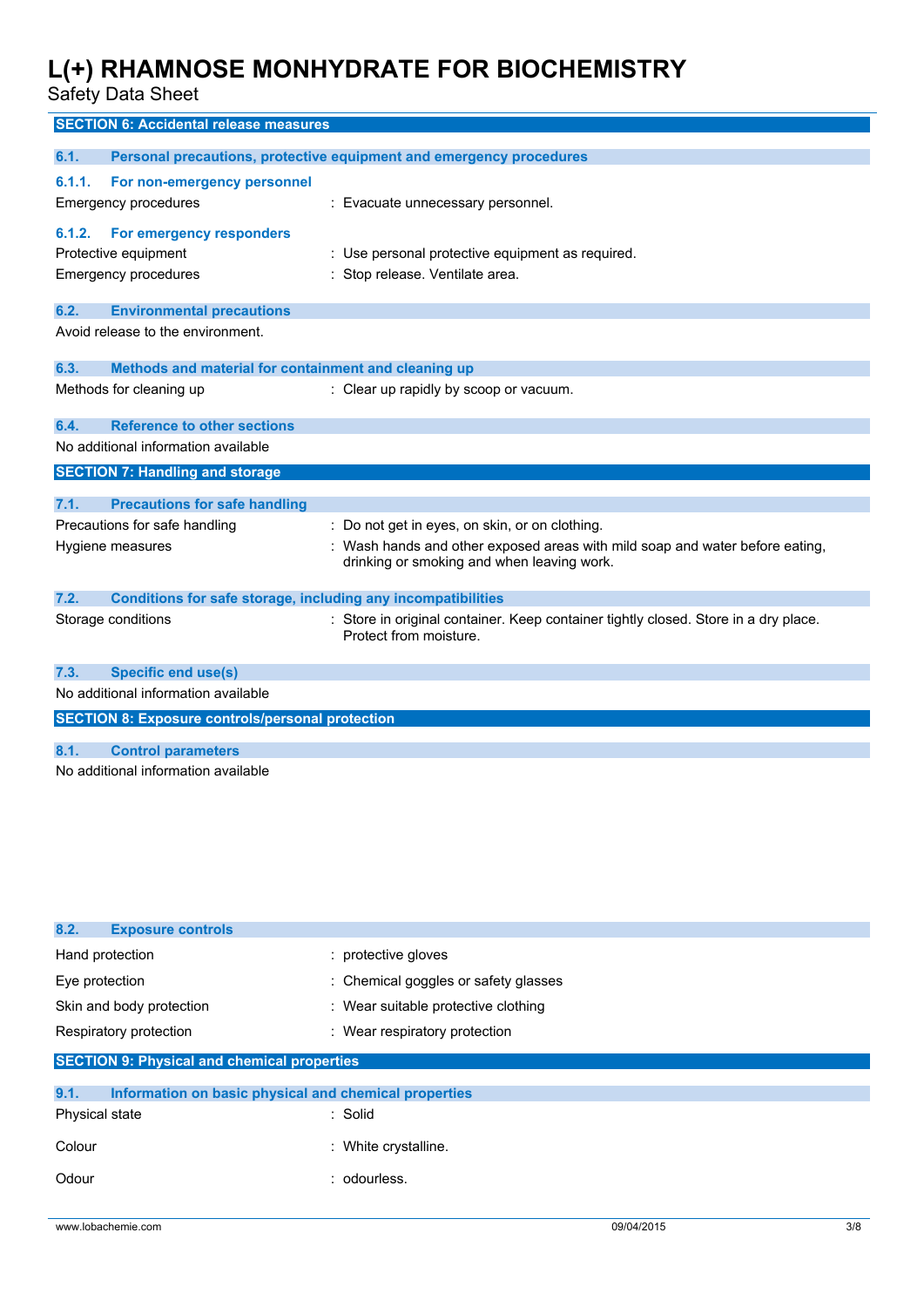Safety Data Sheet

| Odour threshold                                    | : No data available                          |
|----------------------------------------------------|----------------------------------------------|
| рH                                                 | $: 7.8 - 8.6$                                |
| Relative evaporation rate (butylacetate=1)         | : No data available                          |
| Melting point                                      | : 90 $^{\circ}$ C                            |
| Freezing point                                     | : No data available                          |
| Boiling point                                      | : No data available                          |
| Flash point                                        | : No data available                          |
| Auto-ignition temperature                          | : No data available                          |
| Decomposition temperature                          | : No data available                          |
| Flammability (solid, gas)                          | : No data available                          |
| Vapour pressure                                    | : No data available                          |
| Relative vapour density at 20 °C                   | : No data available                          |
| Relative density                                   | : No data available                          |
| Density<br>Solubility                              | : 1.47 $g/cm^{3}$<br>: Water: 300 g/l (20°C) |
| Log Pow                                            | : No data available                          |
| Viscosity, kinematic                               | : No data available                          |
| Viscosity, dynamic                                 | : No data available                          |
| Explosive properties                               | : No data available                          |
| Oxidising properties                               | : No data available                          |
| <b>Explosive limits</b>                            | : No data available                          |
| 9.2.<br><b>Other information</b>                   |                                              |
| No additional information available                |                                              |
| <b>SECTION 10: Stability and reactivity</b>        |                                              |
| <b>Reactivity</b><br>10.1.                         |                                              |
| No additional information available                |                                              |
| 10.2.<br><b>Chemical stability</b>                 |                                              |
| Stable under normal conditions.                    |                                              |
| <b>Possibility of hazardous reactions</b><br>10.3. |                                              |
| No additional information available                |                                              |
| <b>Conditions to avoid</b><br>10.4.                |                                              |
| Direct sunlight. Air contact. Moisture.            |                                              |
| <b>Incompatible materials</b><br>10.5.             |                                              |
| No additional information available                |                                              |
| <b>Hazardous decomposition products</b><br>10.6.   |                                              |
| No additional information available                |                                              |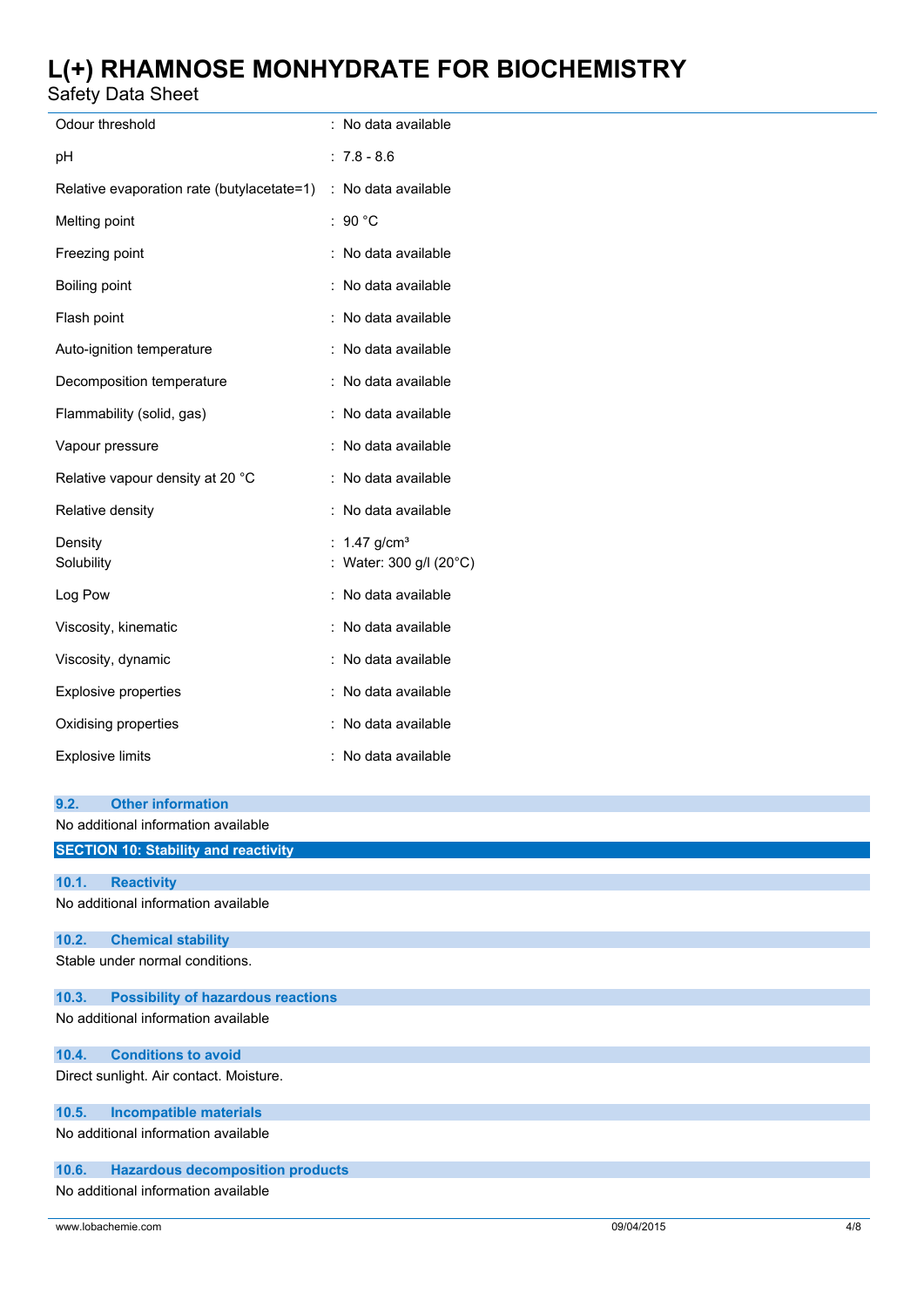Safety Data Sheet

| <b>SECTION 11: Toxicological information</b>  |                  |
|-----------------------------------------------|------------------|
| 11.1.<br>Information on toxicological effects |                  |
| Acute toxicity                                | : Not classified |
|                                               |                  |
|                                               |                  |
| Skin corrosion/irritation                     | : Not classified |
|                                               | pH: 7.8 - 8.6    |
|                                               | : Not classified |
| Serious eye damage/irritation                 |                  |
|                                               | pH: 7.8 - 8.6    |
| Respiratory or skin sensitisation             | : Not classified |
| Germ cell mutagenicity                        | : Not classified |
| Carcinogenicity                               | : Not classified |
|                                               |                  |
| Reproductive toxicity                         | : Not classified |
| Specific target organ toxicity (single        | : Not classified |
| exposure)                                     |                  |
|                                               |                  |
| Specific target organ toxicity (repeated      | : Not classified |
| exposure)                                     |                  |
|                                               |                  |
|                                               |                  |
| Aspiration hazard                             | : Not classified |
|                                               |                  |
|                                               |                  |
|                                               |                  |
| <b>SECTION 12: Ecological information</b>     |                  |
| <b>Toxicity</b><br>12.1.                      |                  |
| No additional information available           |                  |
|                                               |                  |
|                                               |                  |
|                                               |                  |
|                                               |                  |
|                                               |                  |
| 12.2.<br><b>Persistence and degradability</b> |                  |

No additional information available

#### **12.3. Bioaccumulative potential**

No additional information available

#### **12.4. Mobility in soil**

No additional information available

#### **12.5. Results of PBT and vPvB assessment**

No additional information available

#### **12.6. Other adverse effects**

No additional information available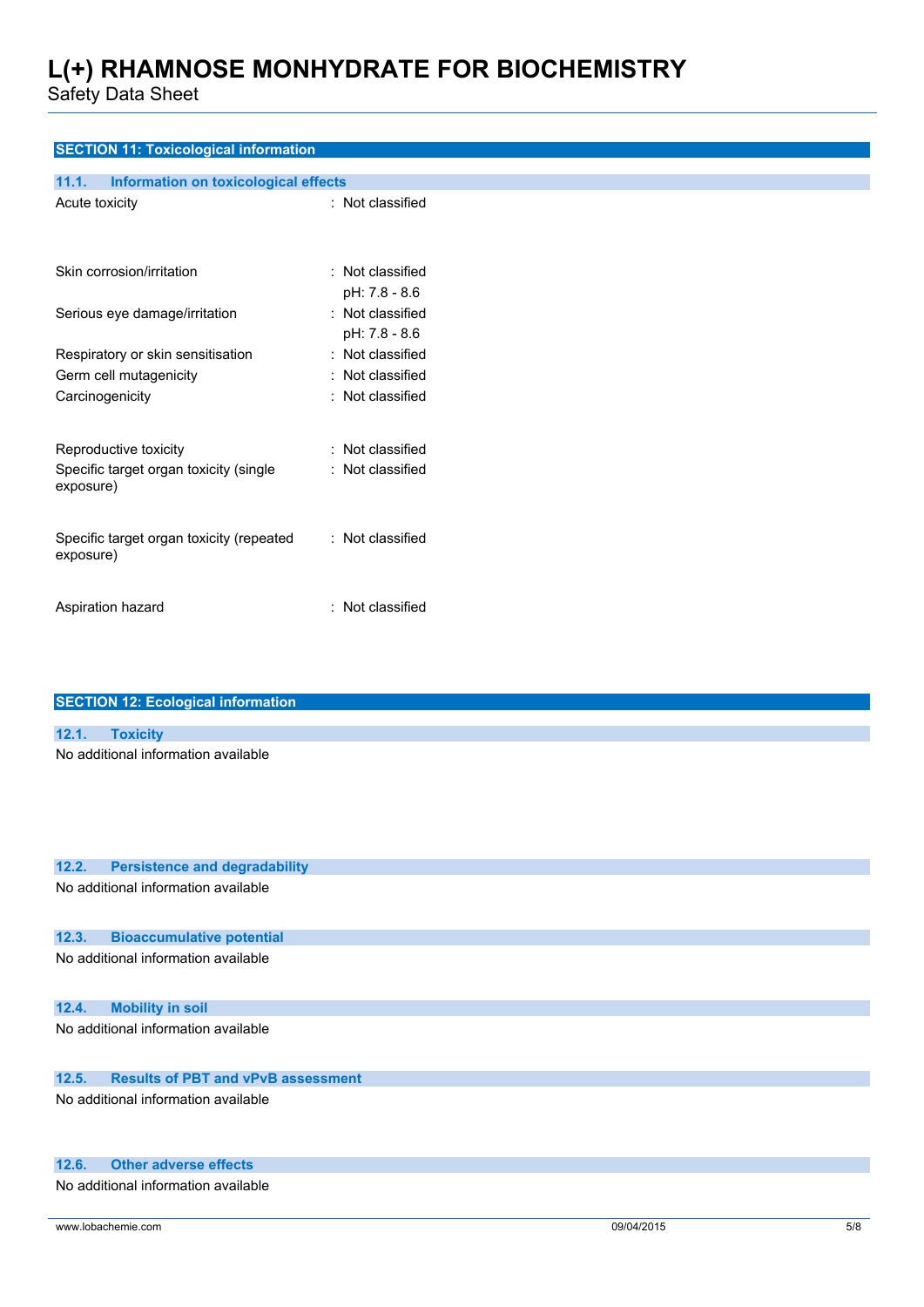Safety Data Sheet

**SECTION 13: Disposal considerations**

**13.1. Waste treatment methods** No additional information available

### **SECTION 14: Transport information**

In accordance with ADR / RID / IMDG / IATA / ADN

| 14.1.<br><b>UN number</b>                  |                                          |
|--------------------------------------------|------------------------------------------|
| UN-No. (ADR)                               | Not applicable                           |
| UN-No. (IMDG)                              | Not applicable                           |
| UN-No.(IATA)                               | Not applicable                           |
| UN-No.(ADN)                                | Not applicable                           |
| UN-No. (RID)                               | Not applicable                           |
|                                            |                                          |
| 14.2.<br><b>UN proper shipping name</b>    |                                          |
| Proper Shipping Name (ADR)                 | Not applicable                           |
| Proper Shipping Name (IMDG)                | Not applicable                           |
| Proper Shipping Name (IATA)                | Not applicable                           |
| Proper Shipping Name (ADN)                 | Not applicable                           |
| Proper Shipping Name (RID)                 | Not applicable                           |
|                                            |                                          |
| 14.3.<br><b>Transport hazard class(es)</b> |                                          |
| <b>ADR</b>                                 |                                          |
| Transport hazard class(es) (ADR)           | : Not applicable                         |
|                                            |                                          |
| <b>IMDG</b>                                |                                          |
| Transport hazard class(es) (IMDG)          | : Not applicable                         |
|                                            |                                          |
| <b>IATA</b>                                |                                          |
| Transport hazard class(es) (IATA)          | : Not applicable                         |
|                                            |                                          |
| <b>ADN</b>                                 |                                          |
| Transport hazard class(es) (ADN)           | : Not applicable                         |
|                                            |                                          |
| <b>RID</b>                                 |                                          |
| Transport hazard class(es) (RID)           | : Not applicable                         |
|                                            |                                          |
| 14.4.<br><b>Packing group</b>              |                                          |
| Packing group (ADR)                        | : Not applicable                         |
| Packing group (IMDG)                       | Not applicable                           |
| Packing group (IATA)                       | Not applicable                           |
| Packing group (ADN)                        | : Not applicable                         |
| Packing group (RID)                        | : Not applicable                         |
|                                            |                                          |
| <b>Environmental hazards</b><br>14.5.      |                                          |
| Dangerous for the environment              | : No                                     |
| Marine pollutant                           | : No                                     |
| Other information                          | : No supplementary information available |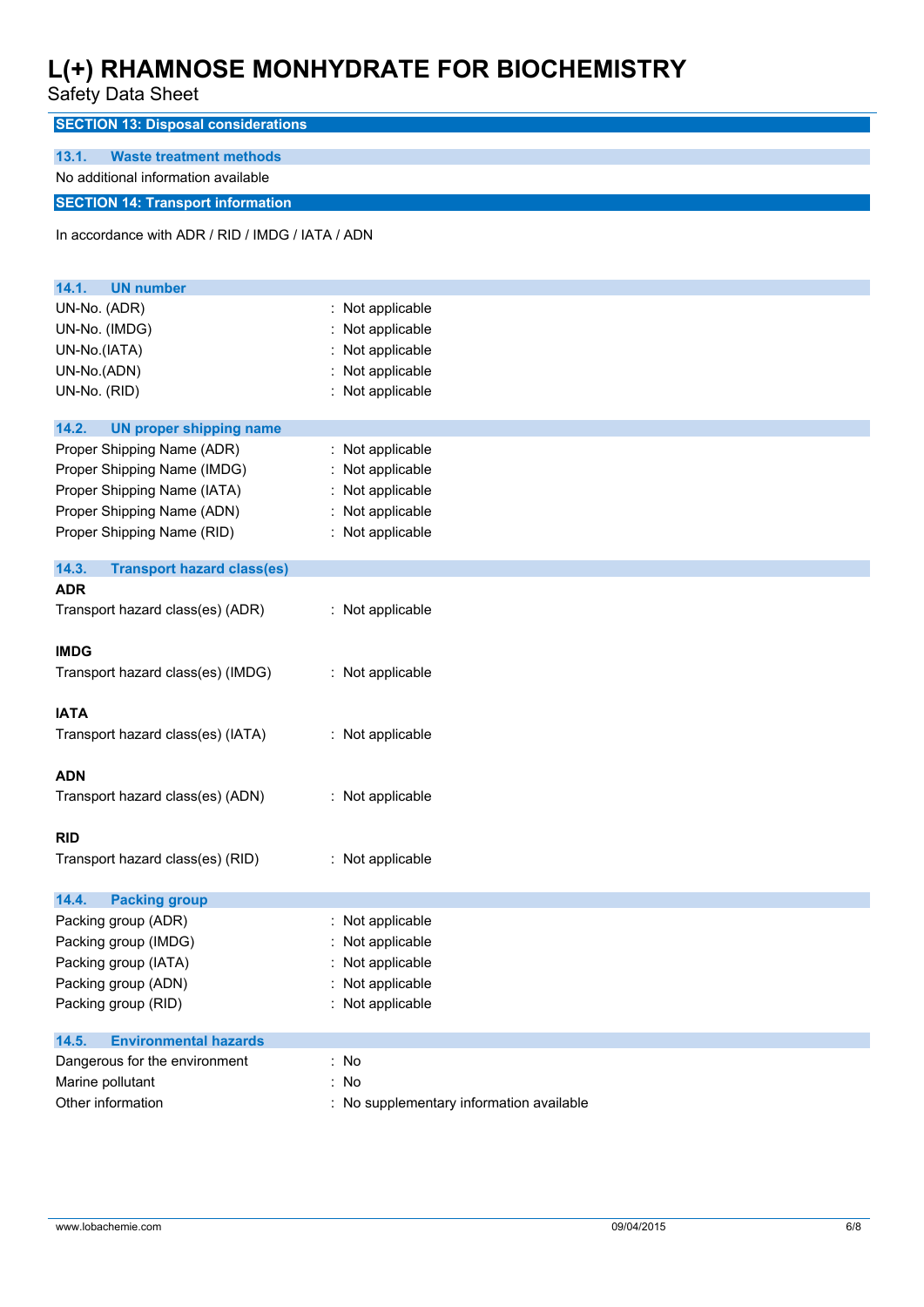Safety Data Sheet

**14.6. Special precautions for user**

**- Overland transport**

No data available

**- Transport by sea** No data available

**- Air transport** No data available

**- Inland waterway transport**

No data available

**- Rail transport**

No data available

**14.7. Transport in bulk according to Annex II of MARPOL 73/78 and the IBC Code**

Not applicable

**SECTION 15: Regulatory information**

**15.1. Safety, health and environmental regulations/legislation specific for the substance or mixture**

#### **15.1.1. EU-Regulations**

No REACH Annex XVII restrictions

L(+) RHAMNOSE MONHYDRATE FOR BIOCHEMISTRY is not on the REACH Candidate List

L(+) RHAMNOSE MONHYDRATE FOR BIOCHEMISTRY is not on the REACH Annex XIV List

#### **15.1.2. National regulations**

#### **Germany**

12th Ordinance Implementing the Federal : Is not subject of the 12. BlmSchV (Hazardous Incident Ordinance) Immission Control Act - 12.BImSchV

**15.2. Chemical safety assessment**

No additional information available

**SECTION 16: Other information**